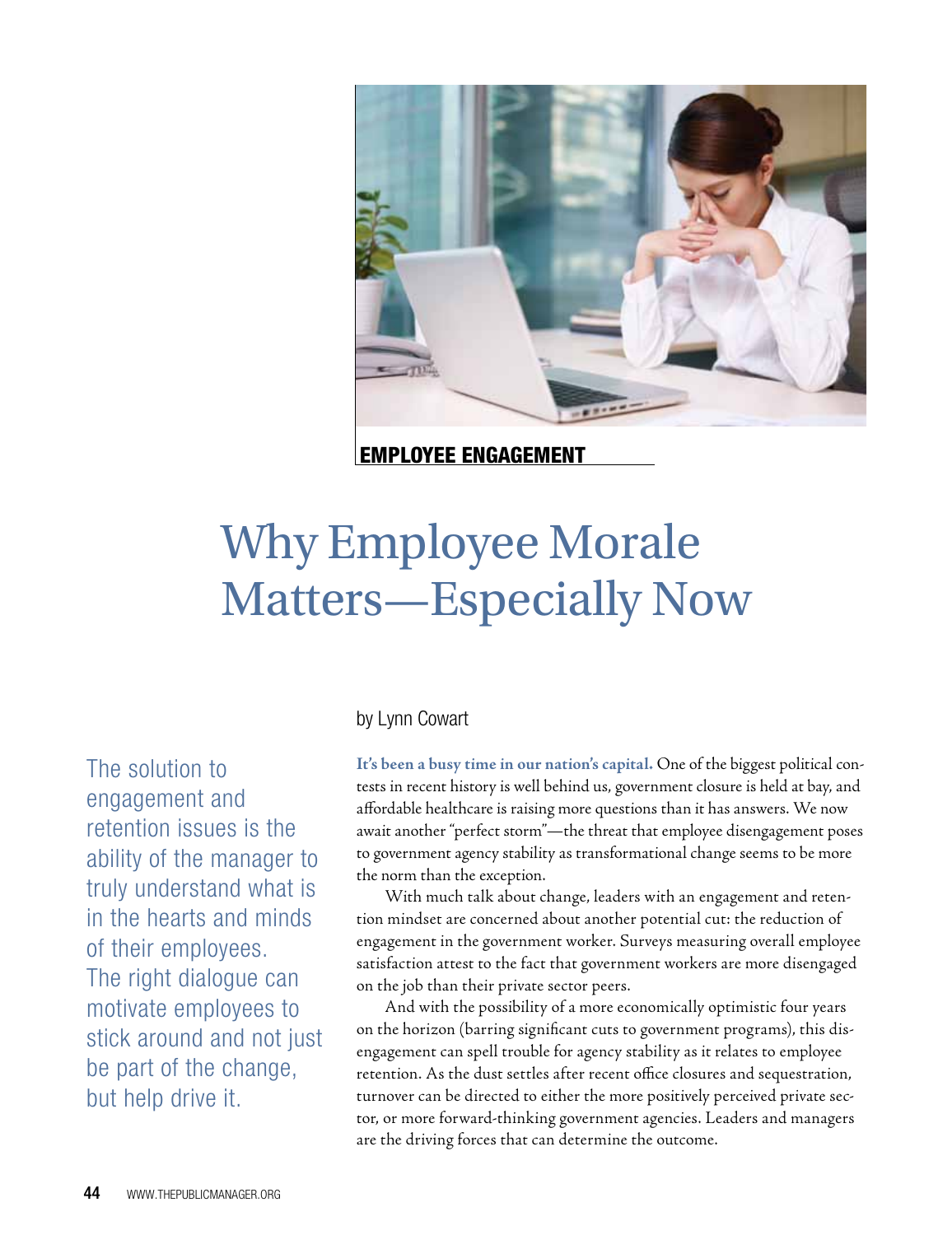Employee disengagement is the single most important factor in declining productivity, which leads to higher absenteeism, higher costs of doing business, and all around poor performance. While these elements are that drive employee satisfaction, commitment, and engagement, which ultimately contribute to the mission of agencies," provides information that can help drive change across key areas within and throughout federal

Employee disengagement is the single most important factor in declining productivity, which leads to higher absenteeism, higher costs of doing business, and all around poor performance.

agencies. Although the survey does not represent 100 percent of the federal population, the 2013 FEVS, with a response rate of 48.2 percent, has some pretty well-represented data. The survey can provide a roadmap, of sorts, to assist interested managers

rather broad in their sources, the causes of employee disengagement can be even more evasive. Recent research from the Saratoga Institute, Gallup, and Career Systems International (CSi) shows that managers and supervisors play a significant role in the level of disengagement that an employee experiences in both the private and public sectors.

Studies suggest that the number one reason why people leave their jobs is their boss. Women cite management style and great bosses as a "stay factor" more frequently than do their male counterparts. As the female vote proved critical in the last election, the retention question of "how do we engage the genders?" becomes more critical. The good news is that much of that question can be answered fairly easily (and cost effectively).

#### **Factors that Contribute to Disengagement and Turnover**

Many factors weigh into the manager or supervisor engagement formula. CSi, a global company that helps organizations maximize strategic engagement, development, and retention, cites certain high-risk behaviors (also known as " jerk" behaviors) that most often contribute to employee disengagement and subsequent turnover, such as favoritism, micromanaging, and not caring.

The opposite of employee disengagement is obviously employee engagement—the level of loyalty and productivity that one brings to the workplace. Leaders who want to increase their operational effectiveness on any level will focus on things that bring a workforce that is engaged and productive. The question is, how?

Let's look to some potential areas of improvement. The Federal Employee Viewpoint Survey (FEVS), an assessment tool "that focuses on employee perceptions

and supervisors on how to develop an environment that people want to work in and where they can be most effective and productive.

Here is the good news. The 2013 FEVS highlights that government employees are willing to put in extra effort to get their jobs completed, and are finding ways to do their jobs more efficiently, with a special emphasis on quality. That said, marked decreases from the 2012 survey surfaced: workers face challenges such as insufficient resources, lack of recognition of performance variances, inability to deal with poor performers, and overall satisfaction with pay.

This decrease was directly responsible for fewer employees recommending their organizations as ideal places to work. The data are particularly noteworthy because they relate to overall satisfaction with government work, suggesting that while retention within the government sector is good, opportunities for employees to cross agencies, or leave to secure work in the private sector, could be particularly high.

### **Beware the Engagement Cliff**

While the news is good for now, employee engagement often falls prey to major changes and challenges in any organization. Beware of the potential "engagement cliff." If managers and supervisors get complacent or let old operational behaviors continue without change, government agencies may see a large number of talented employees jumping ship to other entities. Both the public and private sectors offer exciting work and challenge, development, and great people to work with—the historical top three reasons people tell CSi why they stay.

In a breakdown of stay factors by industry, recent data suggests exciting, challenging, and meaningful work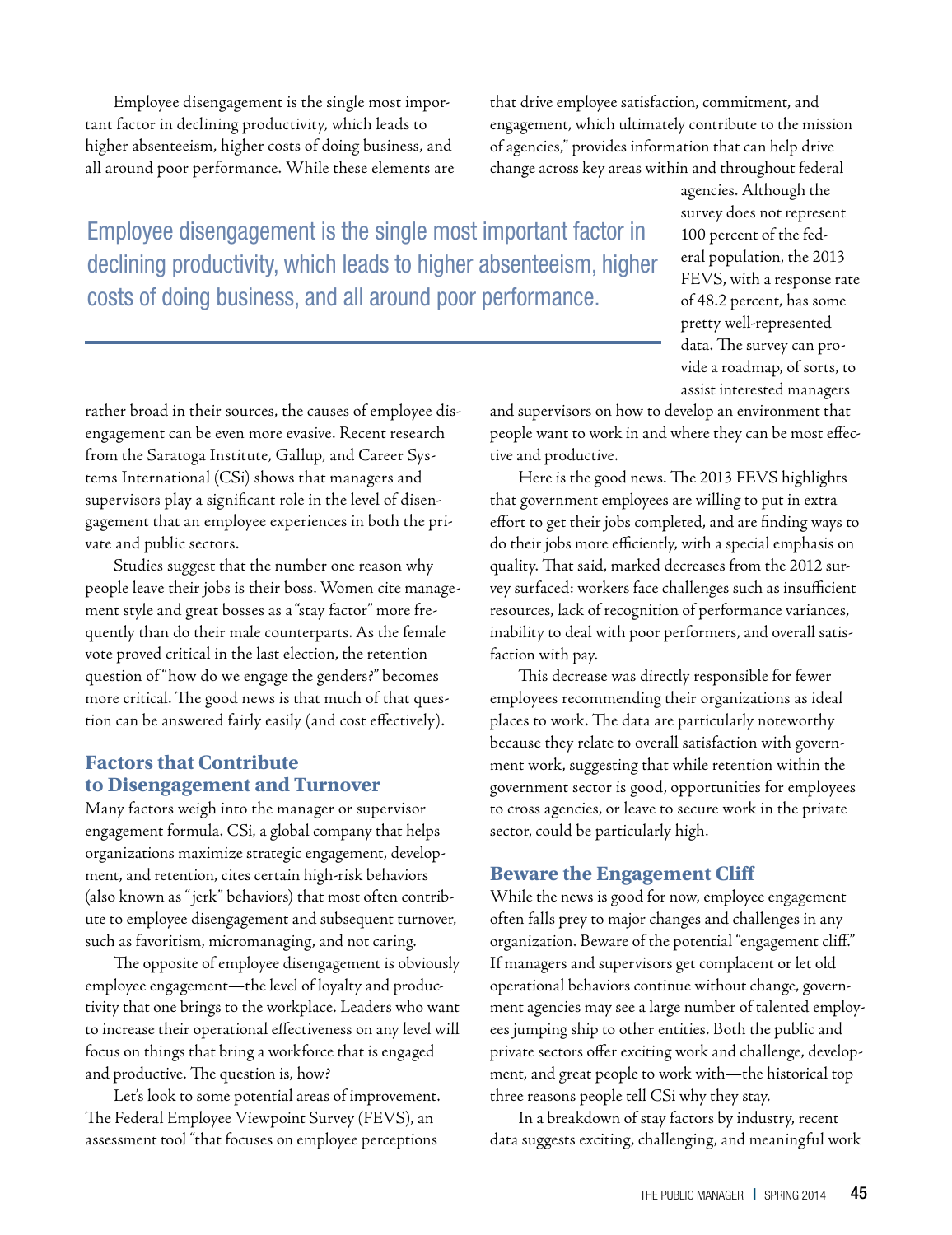## What Does Your Employee Need?

When asking employees what would motivate them more on the job, managers can offer solutions to common employees' answers.

If the employee is looking for careers and supporting growth, the manager can suggest:

- helping to find a mentor
- attending specific training related to the employee's interest area
- locating a professional group that the manager can sponsor.

If family balance is important, suggestions might include:

- allowing employees' children to come to work with them occasionally to celebrate a special occasion or because of a special need
- inviting the employee's family for lunch
- sending birthday cards to employees' family members
- setting up special email and resource areas for specific needs or interests.

If reward and recognition are top motivators, the manager may revisit the way he praises his employees. Most effective praise is:

- spontaneous—Catch people doing something right and thank them on the spot. Leave voice mail recognition messages.
- specific—Praise for specific rather than general accomplishments or efforts.
- purposeful—Treat an employee to lunch or dinner to show appreciation for a job well done.
- private—Go to the employee's work space to give a personal thank you and praise.
- public—Praise employees in the presence of others (peers, family members, your boss).
- in writing—Send a letter or email and possibly copy team members or higher management.

If the employee seeks dignity and respect to better engage,

- pay attention as you walk down the hall and say hello by name
- smile, shake hands, greet employees and introduce them to others, even those of higher rank
- respond to requests quickly so they know it was important
- listen to your employees' wants and needs. Even concerns that seem small or insignificant are clearly important to them.

Adapted from *Love 'em or Lose 'em, Getting Good People to Stay—26 Engagement Strategies for Busy Managers* Fourth Edition, by Beverly Kaye and Sharon Jordan-Evans.

still outranks all other stay factors for government workers, while supportive managers and a good boss come in second with this specialized class of worker. What is interesting about this finding is that in earlier studies, working with great people and career growth outranked supportive managers and bosses as top reasons why people stay. Now, managers are the top driver in how engaged their workforce is and subsequently how it performs, but are also the single greatest risk of turnover (no pressure here!).

How can a forward-thinking agency manage this potential engagement cliff? Assessments on agency climate—meaning the prevailing conditions of a

governmental area—suggest there are three force fields that agencies are dealing with: external forces, internal forces, and cultural forces.

Obvious external forces or challenges are the budgets, IT or technology, social media, and agency consolidation. Internal challenges include retirements (and loss of intellectual capital and legacy), downsizings to cut costs, program consolidations, and appointee changes and shifts.

The cultural challenges are the ones that hit most close to home and are the ones that can be directly impacted through the manager-supervisor-employee relationships, and they are factors such as generational differences, program or agency collaboration, increased